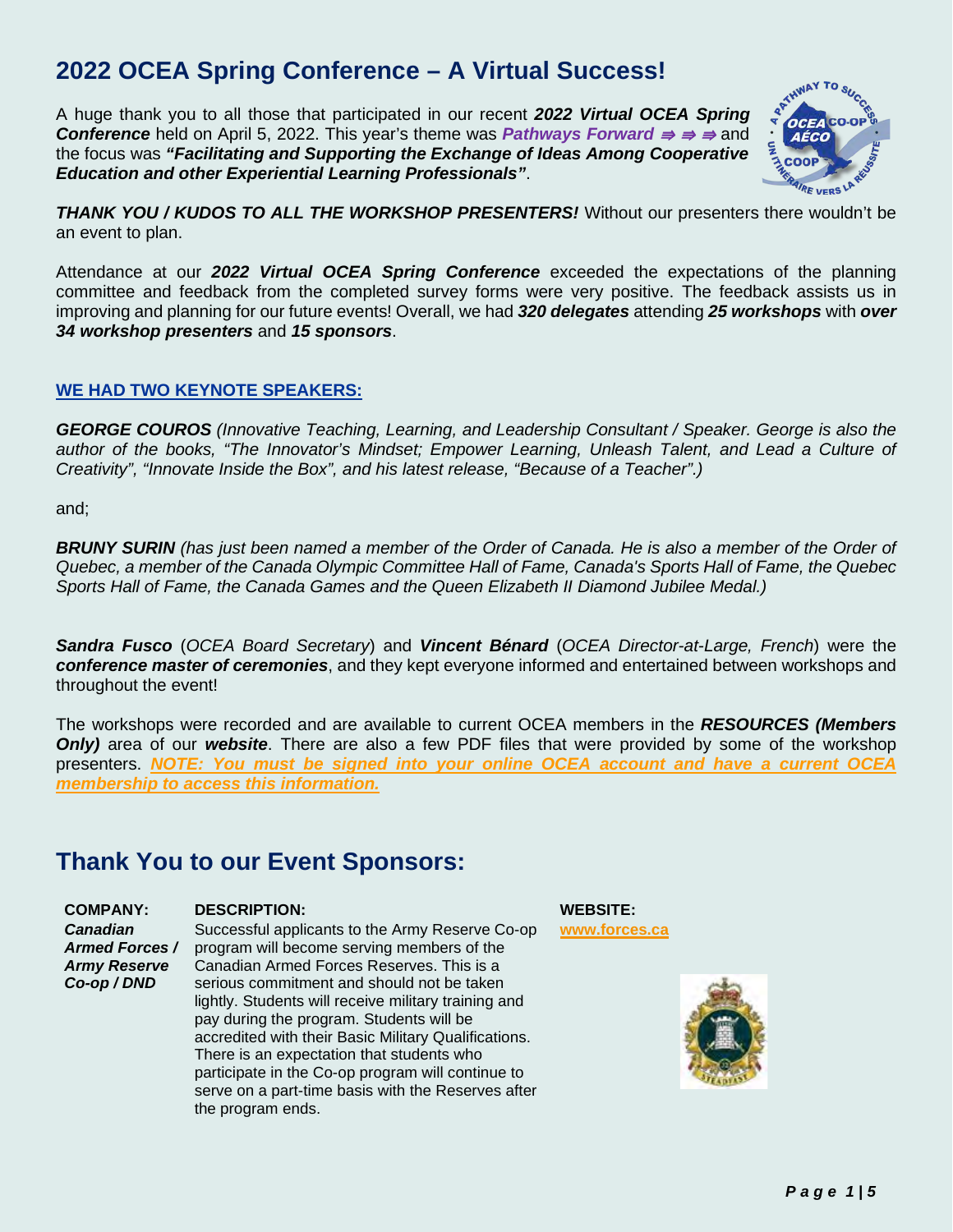| <b>Canadian Gap</b><br>Year<br><b>Association</b><br>Inc.                                                               | The Canadian Gap Year Association (CanGap) is<br>a registered non-profit organization with a mission<br>to support young people looking to take an<br>intentional step off the conveyor belt of life to<br>explore and experience 'the real world' according<br>to their talents, goals, and interests. We support<br>experiential, non-formal and informal learning for<br>young adults and help them to make their gap<br>year purposeful and support them in achieving<br>their brightest futures.                                                                                                                                                                                                            | www.cangap.ca<br><b>canada</b><br>⊕ dap                                                      |
|-------------------------------------------------------------------------------------------------------------------------|------------------------------------------------------------------------------------------------------------------------------------------------------------------------------------------------------------------------------------------------------------------------------------------------------------------------------------------------------------------------------------------------------------------------------------------------------------------------------------------------------------------------------------------------------------------------------------------------------------------------------------------------------------------------------------------------------------------|----------------------------------------------------------------------------------------------|
| Conestoga<br>College                                                                                                    | Conestoga College has campuses and training<br>centres in Kitchener, Waterloo, Cambridge,<br>Guelph, Stratford, Ingersoll and Brantford and is a<br>provincial leader in apprenticeship training.<br>Conestoga delivers more than 300 career-focused<br>programs including certificates, diplomas, and<br>degrees.                                                                                                                                                                                                                                                                                                                                                                                               | www.conestogac.on.ca                                                                         |
| <b>Excellence in</b><br><b>Manufacturing</b><br><b>Consortium</b><br>$(EMC)$ /<br><b>WILWorks</b><br><b>High School</b> | Excellence in Manufacturing Consortium (EMC) is<br>a unique not-for-profit organization dedicated to<br>helping manufacturers grow and become more<br>competitive, at home and around the world. EMC<br>is responsible for contributing significant<br>knowledge, expertise, and resources towards the<br>success of over 13,000 consortium and online<br>member manufacturers, employing hundreds of<br>thousands of Canadians, in more than 60<br>consortium regions. EMC's membership is coast-<br>to-coast. EMC is engaged in many projects and<br>initiatives to help connect the next generation to<br>careers in the manufacturing sector.                                                                | https://offers.emccanada.org/wilworkshs<br>EXCELLENCE<br>IN MANUFACTURING<br>CONSORTIUM      |
| L'Consortium<br>pour<br><i>l'excellence</i><br>manufacturière                                                           | L'Consortium pour l'excellence manufacturière est<br>une organisation unique à but non lucratif qui se<br>consacre à aider les manufacturiers à se<br>développer et à devenir plus compétitifs, que ce<br>soit au Canada ou dans le monde entier. L'EMC<br>contribue par ses connaissances, son expertise et<br>ses ressources au succès de plus de 13 000<br>manufacturiers membres qui emploient des<br>centaines de milliers de Canadiens dans plus de<br>60 régions de consortium. Les membres sont<br>répartis dans toutes les régions du pays et l'EMC<br>participe à de nombreux projets et initiatives<br>visant à orienter la prochaine génération vers des<br>carrières dans le secteur manufacturier. | https://offers.emccanada.org/wilworkshs<br>CONSORTIUM<br>POUR L'EXCELLENCE<br>MANUFACTURIÈRE |
| <b>Flashpoint</b><br><b>Training</b>                                                                                    | At Flashpoint Training, we take the stress out of<br>SHSM programming. We take care of your needs<br>so teachers can leave work at work.<br>We offer ICE/SPE and synchronous options for all<br>sectors, along with our asynchronous options. We<br>can provide sessions for a mix of sectors and can<br>create customized experiences of your choosing.<br>We have a virtual Co-op alternative and offer                                                                                                                                                                                                                                                                                                        | www.flashpointtraining.com<br><b>FLASHPOINT</b>                                              |

many of services in French as well.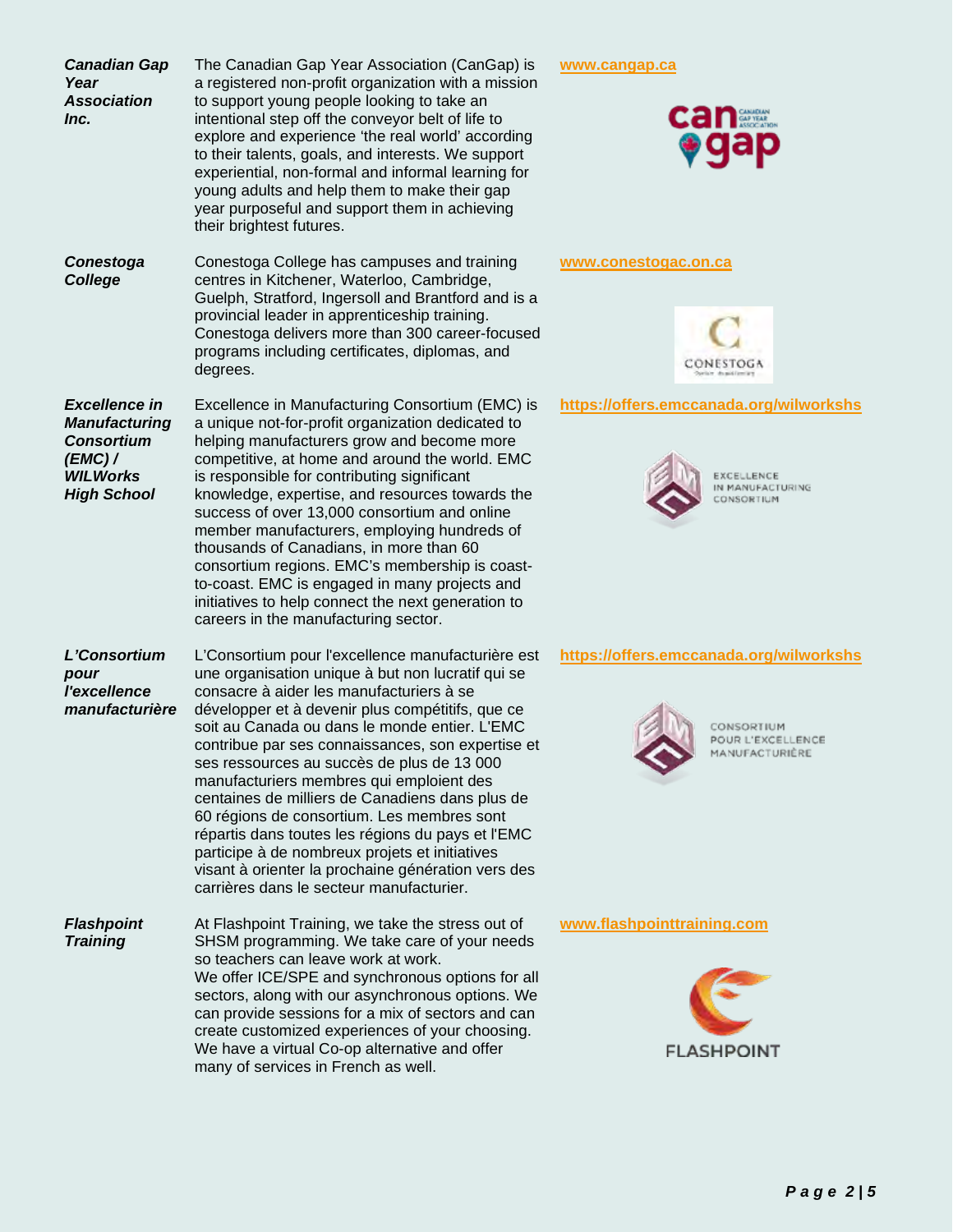*Hour Republic* Teachers and students use Hour Republic to **[https://hourrepublic.com](https://hourrepublic.com/)** generate cooperative education forms such as Work Education Agreements, and to track hours and activities (e.g., monitoring visits) related to co-**Hour Republic** op placements. *Idéllo* Idéllo est la plateforme construite sur mesure pour les besoins du milieu éducatif francophone. Grâce à plus de 15 000 ressources éducatives, Idéllo offre un réel accompagnement dans le parcours d'apprentissage des élèves et appuie plus de deux millions d'enseignants. **Job Talks** Over the past 6 years, Job Talks has been delivering high quality Skilled Trades media production, virtual presentations, and research to OYAP, SHSM, and Experiential Learning programs across the province. We're on a mission to ensure that every student in Ontario is aware of the personal, emotional, health, security, and financial benefits of working in the Skilled Trades. *Landscape*  With 3,100+ professional member companies *Ontario* representing 100,000+ employees, Landscape Ontario (LO) is the province's premier horticultural trades association. Our mission is to be the leader in representing, promoting, and fostering a favourable climate for the advancement of the landscape horticulture industry in Ontario. As a dynamic association, LO offers professional development opportunities, industry trade shows and conferences, consumer events and cost savings benefits. There are 9 regional chapters and 11 sector groups across the province who meet regularly to look at regional- and sectorspecific issues, initiate solutions and develop continuing education and fun networking events. A Unique Platform with Infinite Possibilities! Would *Le Centre franco - MTEL* you like to save time and become more efficient in managing your experiential learning programs? The application Management Tool for Experiential Learning (MTEL) has recently been refined and entirely reprogrammed as a powerful application and adheres to Ministry guidelines. This all-in-one solution application and its great features have become school board's first choice and creates a worry-free management. This tool is easy to use for the board-coordinator, the teaching staff, the students, the employers, and the administrators. You will quickly understand why we remain a provincial leader in this area and why we are renowned for our stellar customer service.

Request a virtual tour of MTEL at [mtel@lecentrefranco.ca.](mailto:mtel@lecentrefranco.ca) Our qualified personnel will answer your questions with pleasure!

# **[https://www.idello.org](https://www.idello.org/) IDELL®**

**[www.jobtalks.ca](http://www.jobtalks.ca/)**



**<https://landscapeontario.com/>**



**[https://www.mtel.ca](https://www.mtel.ca/)**

intel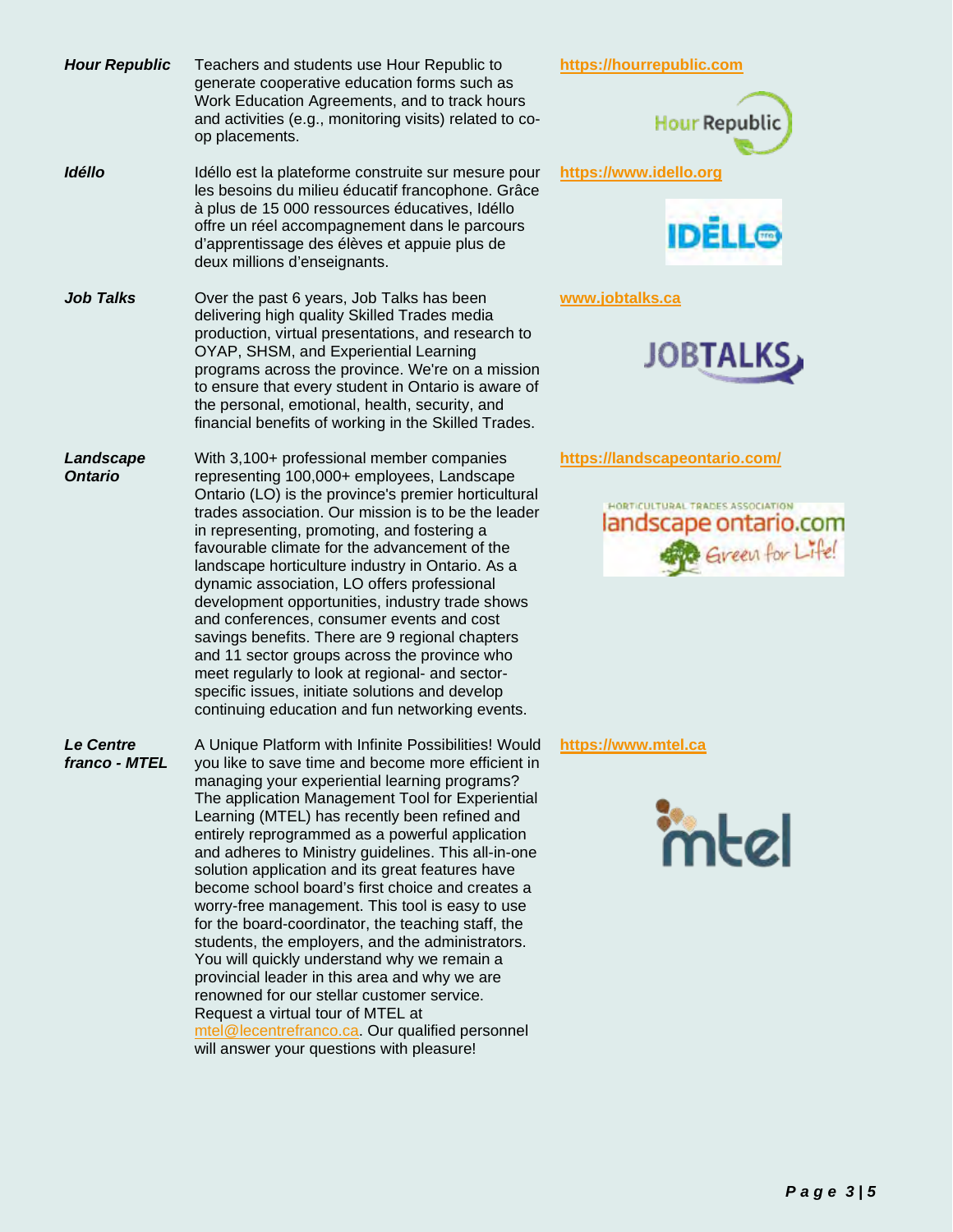*OGAPE* Une plateforme unique et efficace pour tout gérer! Vous souhaitez gagner du temps et optimiser l'efficacité de la gestion de vos programmes d'apprentissage par l'expérience? L'application moderne Outil de gestion de l'apprentissage par l'expérience (OGAPE) a été entièrement mise à jour et adhère aux directives du Ministère. Ce puissant outil tout-en-un est devenu le choix no 1 des conseils scolaires pour une gestion sans souci. Ses fonctionnalités en font une application performante dont l'utilisation est facile pour la coordination-conseil, le personnel enseignant, les élèves, les employeurs et l'administration. Vous comprendrez les raisons pour lesquelles nous demeurons le chef de file dans ce domaine et pourquoi notre service à la clientèle est exemplaire. Faites une demande de visite virtuelle de OGAPE à [ogape@lecentrefranco.ca.](mailto:ogape@lecentrefranco.ca) Notre personnel qualifié se fera un plaisir de répondre à vos questions!

- *myBlueprint* myBlueprint is an Education and Career/Life planning software built from the ground up to support Creating Pathways to Success and the experiential learning curriculum in Ontario. Students can easily document and reflect on their experiences in a one-of-a-kind portfolio that they maintain after high school. Easy-to-implement resources tied to the Ontario curriculum are created by teachers for teachers with the ultimate goal of helping students make informed decisions about their unique futures.
- *myBlueprint* myBlueprint est un logiciel de planification de l'éducation, de carrière et de vie, conçu pour soutenir le programme Tracer son itinéraire vers la réussite et le curriculum d'apprentissage par l'expérience en Ontario. Les élèves peuvent facilement documenter et réfléchir à leurs expériences dans un portfolio unique qu'ils conservent après le secondaire. Des ressources faciles à mettre en œuvre et liées au curriculum de l'Ontario sont créées par des enseignants pour des enseignants. L'objectif ultime de myBlueprint est de fournir des ressources pour que les élèves puissent prendre des décisions réfléchies sur leur avenir.

*Public Services Health & Safety Association (PSHSA)*

Public Services Health & Safety Association (PSHSA) works with Ontario's Public and Broader Public Sector employers and workers, providing sector specific health and safety training, consulting, research, and resources to reduce workplace risks and prevent occupational injuries and illnesses. Our commitment to Anywhere Learning allows PSHSA to enhance your prevention activities by delivering comprehensive training and consulting solutions in a variety of convenient formats. No matter where you are on your health and safety journey, PSHSA has the expertise, people, knowledge, and solutions to help you identify risks, control hazards, and meet

### **[https://ogape.ca](https://ogape.ca/)**



**[www.myBlueprint.ca](http://www.myblueprint.ca/)**



**[www.myBlueprint.ca](http://www.myblueprint.ca/)**



#### **[www.pshsa.ca](http://www.pshsa.ca/)**